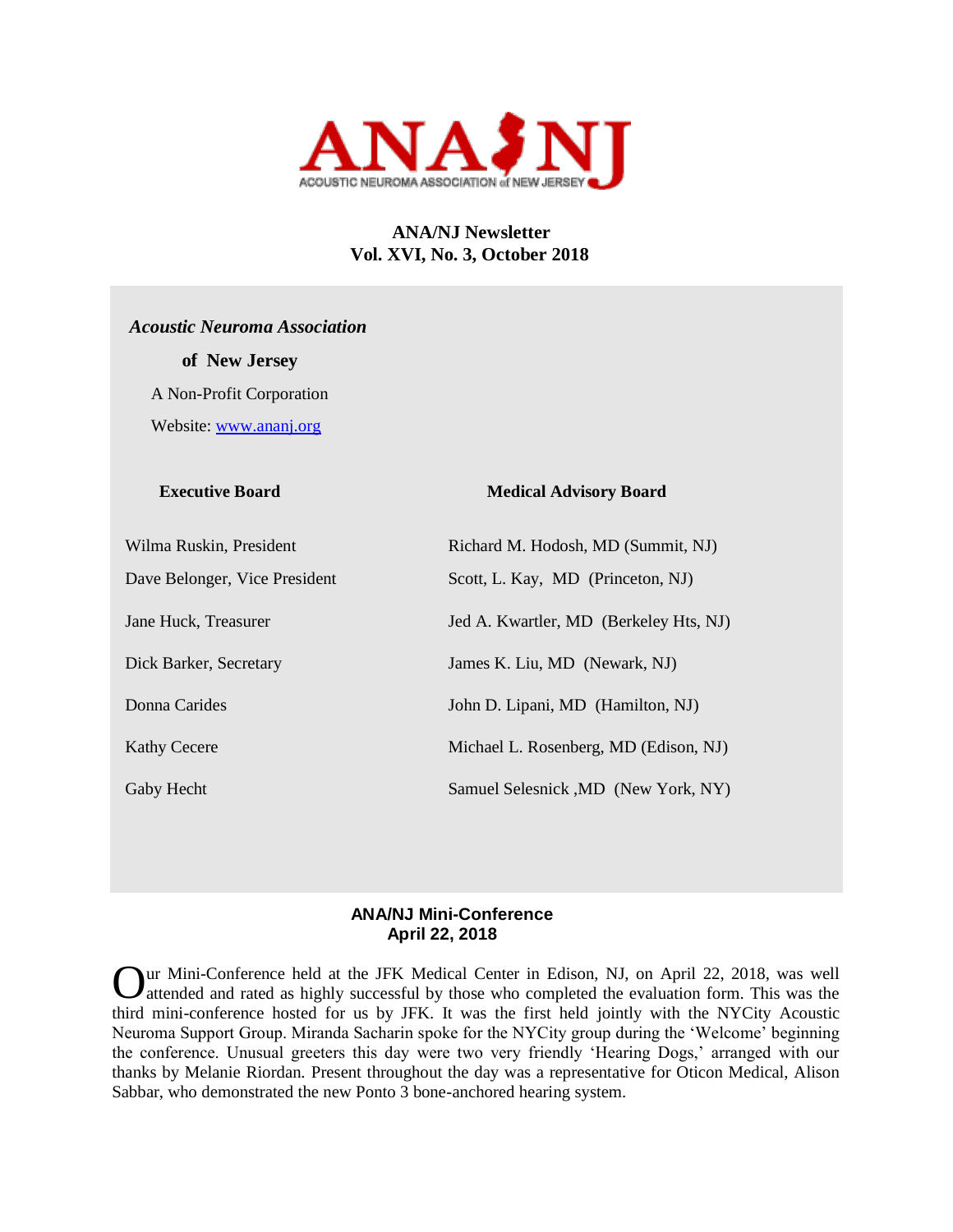The morning session of the conference featured a distinguished Doctors' Panel for the topic "Waitand-Scan, Partial Removals, Fractionated Radiation: Exploring the Pros and Cons." Dr. Jed Kwartler (Summit Medical Group) was the moderator. The other members of the panel were Dr. Christopher



Dr. Kwartler

Farrell (Thomas Jefferson University), Dr. Joseph Landolfi (JFK Medical Center), Dr. John G. Golfinos (NYU Langone Medical Center) and Dr. Philip Stieg (Weill Cornell), as shown from left to right at the speakers' table in the photo below.



 Dr. Kwartler began with a brief slide-based review of basic factors influencing treatment decisions for acoustic neuroma: e.g., presenting symptoms such as hearing loss, tinnitus and vertigo; tumor size and location; patient age; concerns about avoiding damage to the  $7<sup>th</sup>$  cranial facial nerve. The final slide in this review showed a One–Way sign with a large arrow pointing to *Surgery*! But this was only to remind us of what used to be the single, standard treatment for acoustic neuromas. Today's patients and their doctors have a wide range of treatment choices, and increasingly with emphasis on preserving quality of life.

 The panelists discussed treatment choices for several 'typical' AN patients. Sample MRIs to initiate discussion were projected on screen for everyone to see. As it proved, surgery was recommended for the first case, a 38 year old man with a very large tumor. Hearing in the affected ear would be lost by the surgery; the main concern was to preserve facial nerve function. With this concern in mind, should complete resection of the tumor be attempted? Or wouldn't it be safer to do a partial, subtotal removal? But if subtotal, how little 'residual' tumor could be left? Was it even possible to determine this beforehand? There was much to and fro among the panelists about post-surgery outcomes. And then too, since the patient's hearing in the affected ear would be lost, could a Baha hearing device be implanted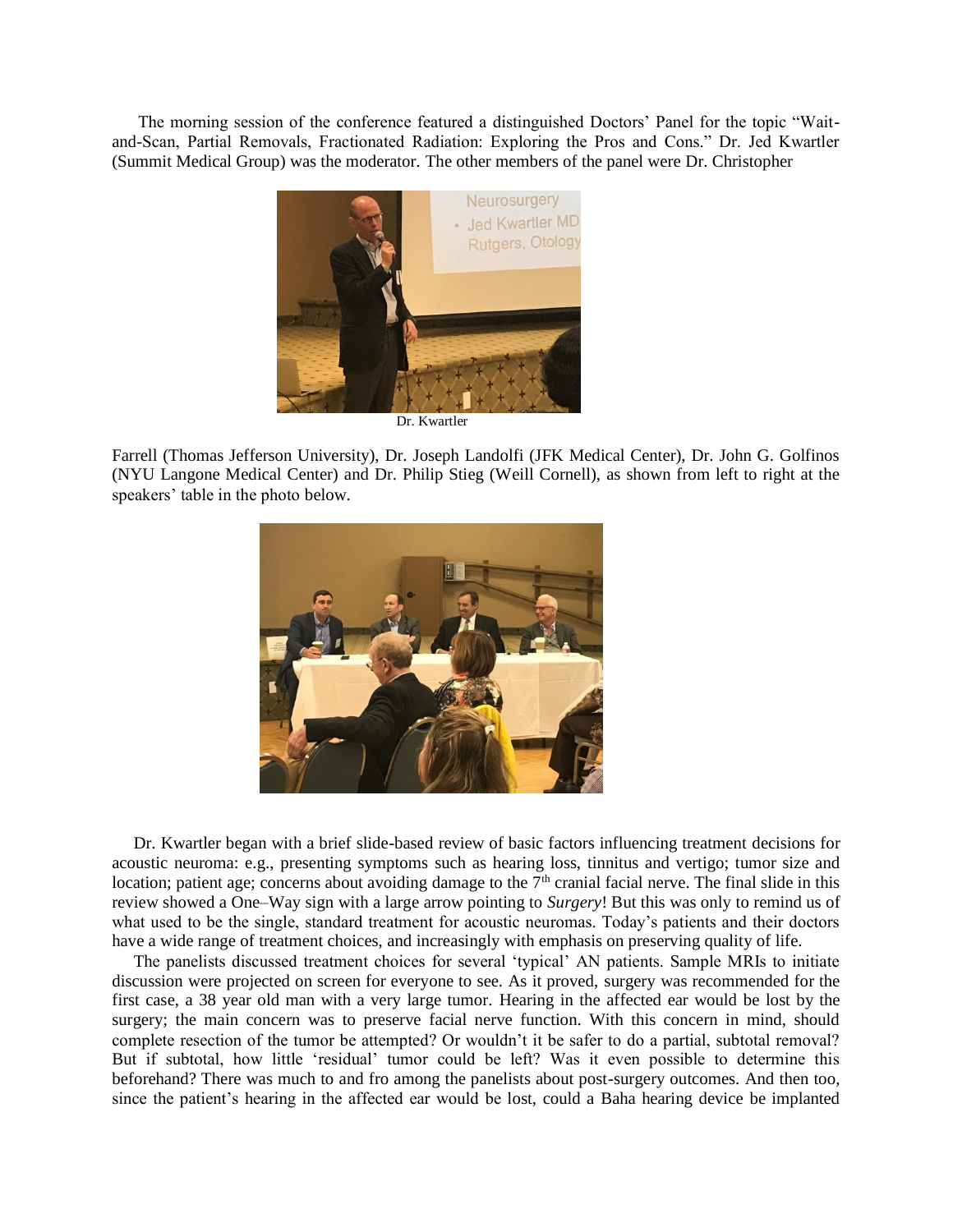during the surgery? Perhaps it would be better to wait and do this separately later? To implant later would be a minor outpatient procedure.

 A second case was that of a 38 year old woman with a small tumor, mild hearing loss, tinnitus and vertigo. 'Wait-and-Scan' was one recommendation because of the small size of the tumor, and provided the vertigo was tolerable. But there was discussion of the need for more data about long-term outcomes for patients electing this option. Middle Fossa surgery was also recommended: that is, remove the tumor while it was still small, and thereby help remedy the vertigo, and let this young woman get on with her life. Here, for a time, the conversation among the doctors became highly professional and technical. It brought to mind a question of whether or not so-called "shared decision-making" is possible in all cases among patients and doctors?<sup>1</sup>

 Radiation treatment was not discussed as a possibility for this second case. Types of radiation available, for example, would be single session treatment by Gamma Knife or Linac (linear accelerator); 3-5 session hypofractionation by CyberKnife (Linac); or 30 session hyperfractionation by Linac or Proton Beam. Just recently (2017), a new "Edge" (Linac) radiation system by Varian (Palo Alto, CA) was announced. The Varian brochure states: "A growing body of clinical evidence is demonstrating the benefits of delivering high doses in a small number of fractions. . . Stereotactic Radiosurgery (SRS) is progressing to treat targets previously not considered candidates for high-dose, hypofractionated delivery."<sup>2</sup> But the panelists did not get involved comparing radiation systems or the values of different levels of dose fractionation. They expressed concern mainly about dangers of radiation of large tumors growing near the cochlea or into the brain stem. It was noted that these critical areas cannot sustain high doses of radiation.

 Following a good lunch, the conference continued with the two scheduled afternoon sessions. The first session dealt with "Balance Issues and Vestibular Therapy." The two presenters were Dr. Michael Rosenberg, director of Neuro-Opthalmology at JFK, and Dina Leyden, a specialist in physical therapy at the Summit Medical Group (Berkeley Heights). Dr. Rosenberg began the session with a slide presentation that helped to explain and distinguish between dizziness problems such as light-headedness, imbalance and vertigo. He discussed what he likes to call the "Visual Vestibular Mismatch Syndrome" that develops when coordination between vision and vestibular functioning goes awry. For the lively Q&A that followed, Dr. Rosenberg and Dina Leyden team-answered very nicely a variety of interesting questions related to individual experiences with balance problems and therapy.



Dr.Rosenberg

 The second afternoon session dealt with "Tinnitus Issues and Hearing Assistive Devices." It was presented by Dr. Virginia Toth, who is the manager of audiology programs at JFK. Dr.Toth gave an ex-

 $\overline{a}$ 

•

<sup>&</sup>lt;sup>1</sup> See "Critical Decisions (A Look at Shared Decision-Making)," in the ANA/NJ Newsletter (June 2013).

<sup>2</sup> See Edge Radiosurgery System[, www.Varian.com.](http://www.varian.com/)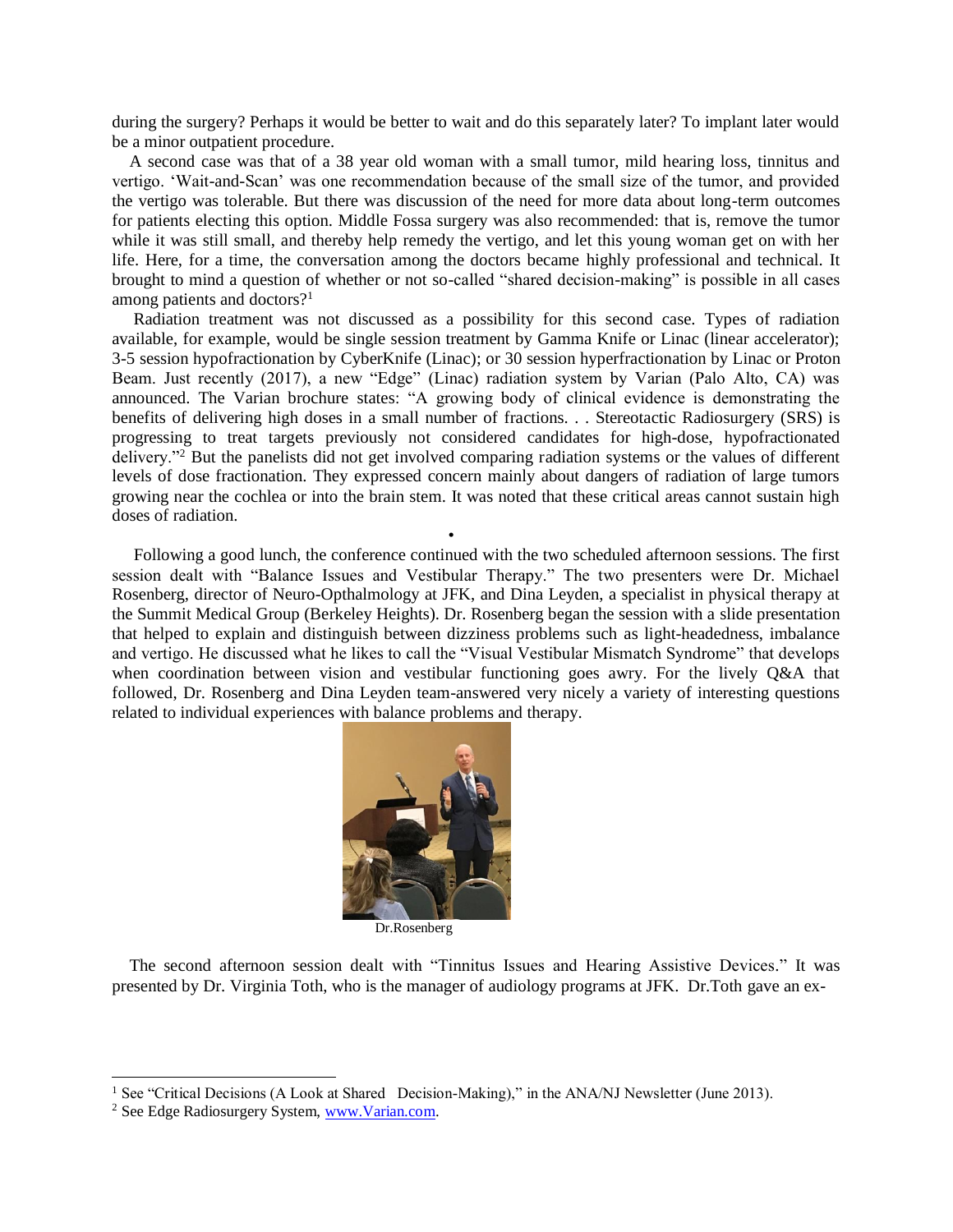

 $\overline{a}$ 

cellent description of the nature of single-sided deafness (SSD) and its problems. She cautioned that for many people "One ear is really not good enough." She reviewed the variety of assistive hearing devices available for SSD today.

 As for tinnitus, no recently discovered 'cure' could be brought to our attention. But for help 'getting used to it', Dr. Toth recommended proven habituation systems such as Tinnitus Retraining Therapy (TRT) or Neuromonics, and perhaps trying a hearing aid. Some people have tried acupuncture, hypnosis or B vitamins, but there is little evidence that these work. She warned definitely against using ear muffs or ear plugs. Among the things that can be helpful, Dr. Toth recommended: investigating coping strategies; participating in a tinnitus support group; avoiding irritants and stress; trying soft music to mask the tinnitus; and limiting alcohol consumption. <sup>3</sup>

#### **MRI Advisory**

 The Gold Standard for diagnosis of acoustic neuroma is magnetic resonance imaging (MRI). Using 'thin slice' sectioning and gadolinium dye contrast helps to identify even the smallest of tumors. This is important especially for spotting rare cases of bilateral ANs (NF2) where one tumor is often very small.

 Acoustic neuroma patients need to be aware that the strong magnetic fields generated by MRI may not be safe for implanted medical or electronic devices and other metal objects in the body. There's a long list of things that MRI technologists need to know about and assess for potential risk before treatment can begin. The list includes cardiac pacemakers, stents for AAA (abdominal aortic aneurysm), cochlear implants, vascular clips, insulin pumps, gastric reflux devices, 'Triggerfish' contact lenses, shrapnel. Dr. Frank Shellock maintains an online detailed list at [www.MRISafety.com.](http://www.mrisafety.com/) A website by the University of California at San Francisco (UCSF) also provides safety guidelines.

# **Immunotherapy Advisory**

 An article in the *Washington* Post (January 2, 2018), by health and medicine writer Laurie McGinley, provides a helpful 'headsup' for patients treated by newly introduced immunotherapy drugs. "The new therapies,' she writes, "offer a tantalizing chance for survival for patients with advanced melanoma and hard-to-treat cancers of the bladder, kidney and lung." However, a problem that has emerged for immunotherapy patients is that many physicians outside of major academic medical centers are not yet up to speed for recognizing all the side effects of the new drugs. McGinley reports, for example, on the case of a woman treated by her ophthalmologist with laser surgery for a supposedly torn retina. But the black specks she was seeing in her eyes were actually a side effect of the immunotherapy drug she was on for advanced lung cancer. Or again: "One expert said a patient who had an immunotherapy-caused rash was

<sup>&</sup>lt;sup>3</sup> For a list of tinnitus support groups and phone 'help network' volunteers in NJ, see the Sept 2014 issue of the Newsletter.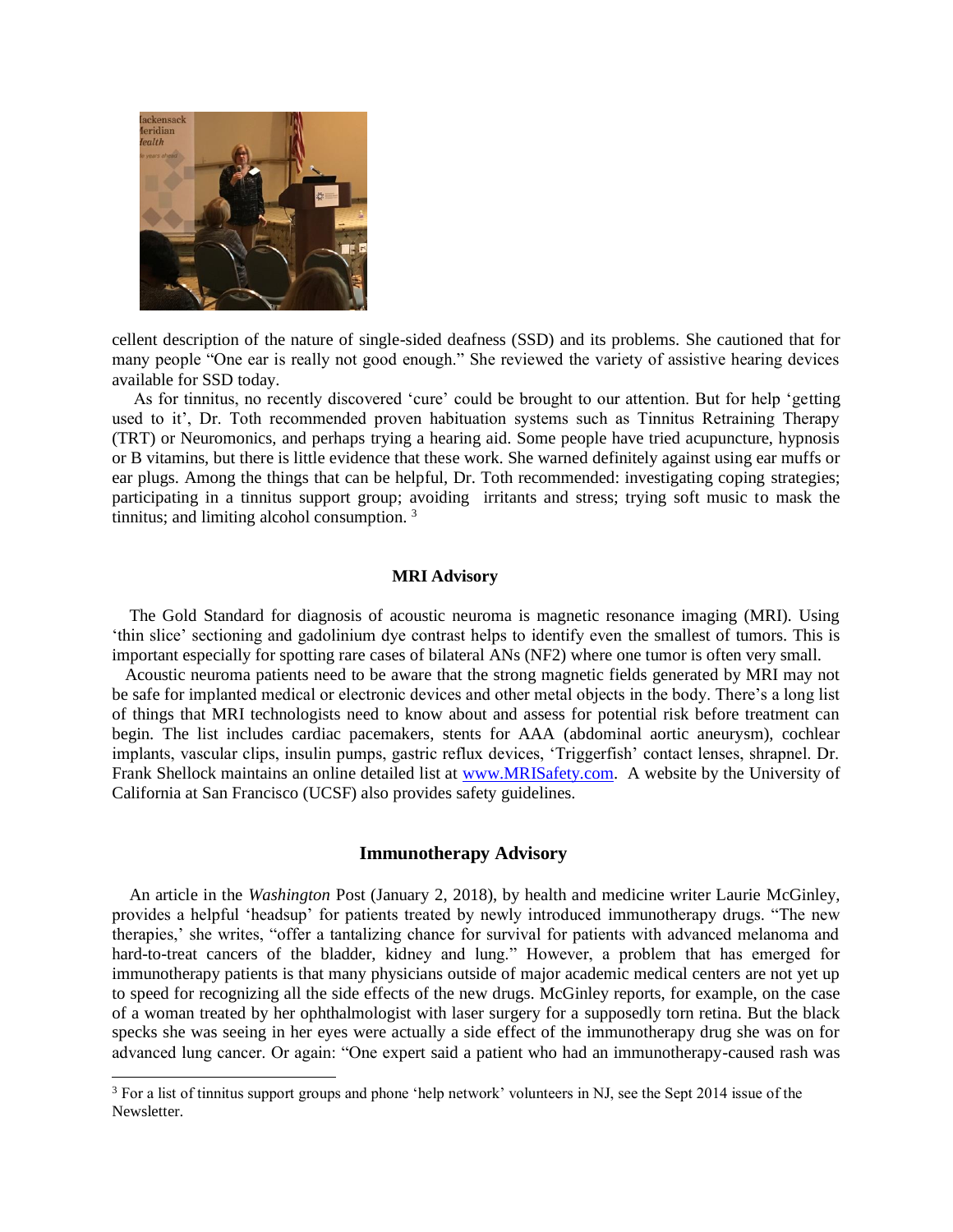diagnosed in the emergency room with a skin infection and given an antibiotic, which was useless. Another said ER doctors sometimes tell patients with diarrhea to take medications such as Imodium, whereas actually steroids might be needed to calm the immune system." Immunotherapy patients may at times contribute to the confusion by telling doctors, erroneously, that they are on chemotherapy, which has a completely different side-effect profile. McGinley notes that side effects occur in 15 to 70 percent of immunotherapy patients depending on which drug is used. Most problems are usually mild; dangerous ones are extremely rare. But meantime, steps are being taken to narrow the knowledge gap on immunotherapy. "Professional groups such as the Society for Immunotherapy of Cancer and the Association of Community Cancer Centers are writing recommendations on side effects and conducting programs for doctors and nurses." "The last thing you want to do is scare people away from lifesaving treatments," states Jeffrey Bluestone, immunologist at UCSF.

### **Guidelines for the Treatment of Vestibular Schwannomas (VS)**

or any long-term endeavor, there comes a time to step back and review what's been done, what's For any long-term endeavor, there comes a time to step back and review what's been done, what's working (or not), and make adjustments and shape plans for future efforts. Two major American medical associations, the Congress of Neurological Surgeons (CNS) and the American Association of Neurological Surgeons (AANS), have determined that this time has come for the diagnosis, management and treatment of vestibular schwannomas. The Joint Guidelines Committee of the associations states: <sup>4</sup>

"Although much information has been garnered from current large retrospective clinical data series, it appears we have maximized the information to be gained by simply increasing the numbers of patients treated in the same fashion and adding to the duration of follow-up.

 "A useful starting point to improving the current knowledgebase is to define the benchmarks of our current knowledge regarding VS management using evidence-based techniques in order to allow meaningful points of departure for future scientific and clinical research.

 For this purpose, committees of experts in the field in the USA were organized to review and assess the voluminous medical literature on VS with emphasis on the period 1990 through 2014. Doctors from the Icahn School of Medicine at Mount Sinai in our area participated. Questions for assessment of the evidence were designed and writing groups for final reports for 9 major topics were formed, including: Audiologic Screening, Nerve Monitoring, Imaging/Wait-and-Scan, Surgical Resection, Radiosurgery and Radiotherapy, Hearing Preservation, Emerging Therapies. The following are "Summary of Results" for three of these nine final reports. The topics selected are ones dealt with by the Doctors' Panel at the April 22 mini-conference at JFK.

#### **Imaging/Wait-and Scan**

Summary of Results. 25 full-text articles were reviewed; 15 were included as evidence. "Class 3 evidence [mainly retrospective] supports the conclusion that about two-thirds of patients with VSs may not exhibit measureable growth, while one-third demonstrated growth, defined as either any increase in size or a

<sup>4</sup> Congress of Neurological Surgeons Systematic Review and Evidence-Based Guidelines on the Treatment of Adults with Vestibular Schwannomas: Introduction and Methods (*Neurosurgery*, February, 2018), [www.cns.org/guidelines.](http://www.cns.org/guidelines)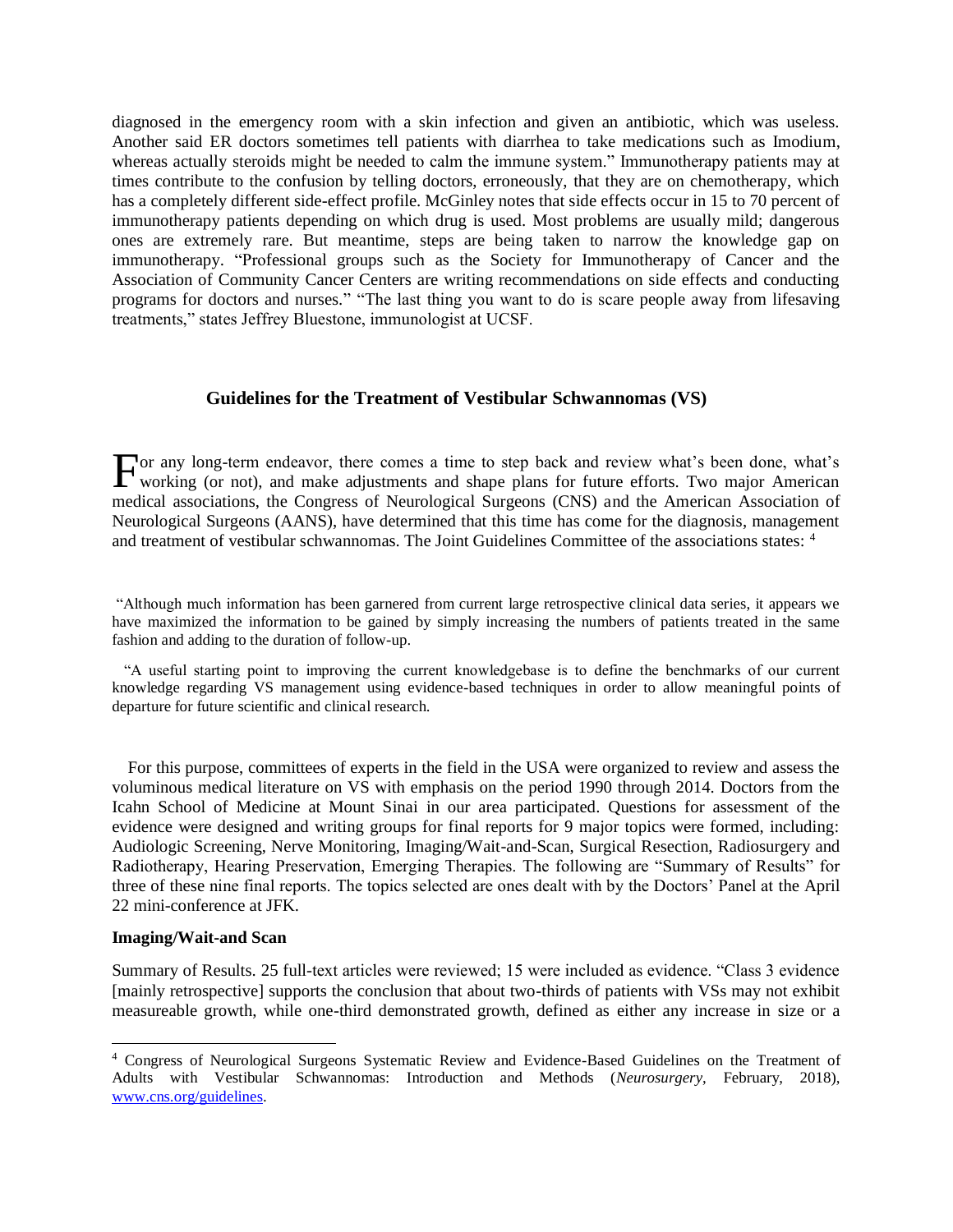change in diameter. Intrameatal [in the canal] tumors are less likely to grow. While large literature surveys suggest average growth rates of 1.2 to 1.9 mm/year, separate analysis of actively growing tumors reveal faster rates. Early growth may predict future growth; however, late growth after 5 years of quiescence may occur. An MRI 6 months after tumor discovery may identify tumors likely to continue growing; otherwise, scans may be obtained annually for 5 years, and scan intervals should be lengthened if no growth is detected."

# **Partial Removals**

Summary of Results. 17 full-text articles were reviewed; 13 (all retrospective) were included as evidence. "There is insufficient evidence to support [that] subtotal resection followed by SRS [stereotactic radiosurgery] provides comparable hearing and [facial nerve] preservation to patients who undergo a complete surgical resection. . . When a VS is treated with subtotal resection followed by radiosurgery either primarily or because of tumor remnant growth, tumor control rates are consistently 93% to 96% with >90% of patients maintaining normal or near normal facial function. This tumor control rate is similar to that of series on gross total resection. . . Future studies directly comparing gross total resection to subtotal resection plus radiosurgery [are needed]. In addition, it would be highly valuable for a 'lowest acceptable' percentage of surgical resection to be determined that could still be followed by radiosurgery with comparable results to gross total resection."

# **Fractionated Radiation**

 $\overline{a}$ 

Summary of Results. 202 studies were reviewed; 15 (those using MRI for radiographic follow-up) were included as evidence. "As there is no difference in radiographic control and clinical outcome using single or multiple fractions, no recommendation can be given. . . High rates of tumor control (i.e., generally >90%) were afforded by single fraction, hypofractionated, and traditional hyperfractionated schemes. As compared to [the high] tumor control, lower rates of hearing preservation were reported, and hearing preservation rates lessened with longer follow-up assessment and for larger tumors. Rigorous evidence supporting a single fraction approach compared to others for preserving hearing seems lacking. Further clinical investigation will be required to determine an optimal fractionation approach for VS patients. However, a one-size-fits-all approach is not likely to be ascertained, and an optimal approach may vary based upon various factors, including tumor size (or volume). There is no recommendation that can be given based on the available data regarding the schemes of the fractionation and which patient population will benefit from that."

 As will be noted, these 'Summary of Results' sections of the reports are very cautious. Each is based on evidence provided from a select number of clinical studies determined to be unbiased and also in other ways decided acceptable for inclusion in the final report. Data from the studies selected for inclusion is presented in some detail just before the summary statements. Full bibliographies are provided for the medical journal articles that were reviewed.

\_\_

 These "Evidence-based Guidelines for the Treatment of Vestibular Schwannomas" should prove useful for new VS patients wanting to learn more about the treatment options they are considering. Reading the section dealing with Wait-and-Scan, for example, would help patients to ask informed questions about this option when meeting with their treating physician.<sup>5</sup>

 The 'Evidence-based–Guidelines' can be heavy reading. After all, they were prepared to the attention mainly of doctors specializing in the treatment of VS. New patients may prefer to look first at more

<sup>&</sup>lt;sup>5</sup> See the Newsletter (June 2013) for "Critical Decisions: A Look at Shared Decision Making," a review of Peter Ubel's book, *Critical Decisions: How You and Your Doctor Can Make the Right Medical Choices Together* (2012).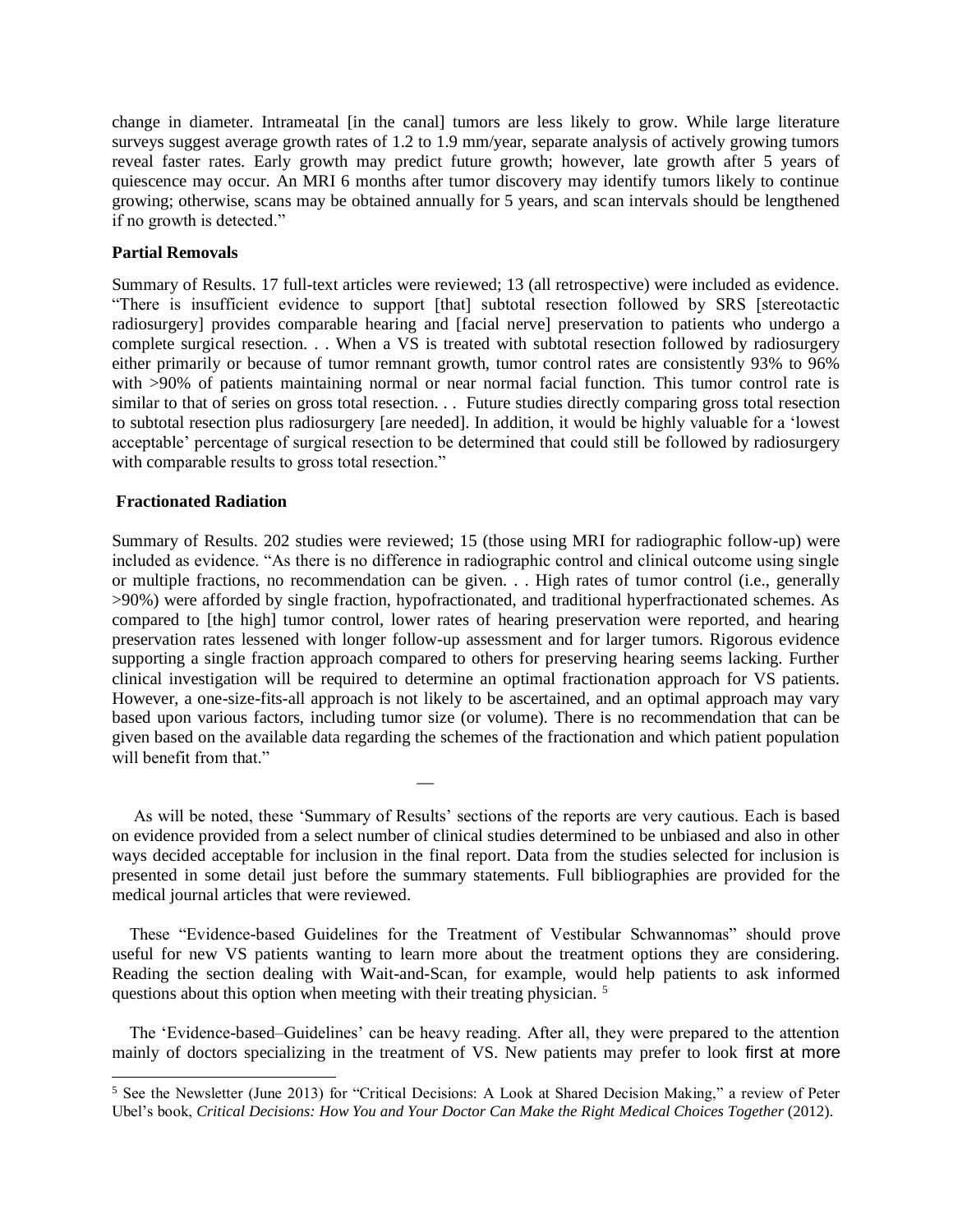introductory-type decision aids, such as Dr. Ted McRackan's recent webinar for ANAUSA entitled "Evolution in the Management of Acoustic Neuroma: Developing an Evidence-based Treatment Approach" (March 21, 2018).<sup>6</sup> Dr. McRackan is Assistant Professor in the Department of Otolaryngology at the Medical University of South Carolina. His webinar provides a helpful overview and orientation for the treatment of VS. The presentation is clear and well-paced with excellent graphics and up-to-date data. He begins with an interesting review of the early history of the treatment of VS during the 1920s when subtotal vs. total resection was definitely a key issue. He comments on today's trend toward subtotal removals as a sort of revival of the issue. The increase in Wait-and-Scan is discussed: he notes how he recommends this conservative management for over 50% of his patients. Gamma Knife single-session radiosurgery is looked at carefully, but he does not touch on the pros and cons of fractionated radiotherapy treatments.

# **Notices**

● An important reminder! ANA/NJ continues to welcome volunteers to serve on the executive board for planning and helping with scheduled meetings and special services for acoustic neuroma patients and caregivers. Please call Wilma Ruskin at 609-510-9093 or emai[l ananjinc@aol.com.](mailto:ananjinc@aol.com)

● Past issues of newsletters by ANA/NJ and ANAUSA are available online and are a valuable source for articles written by doctors specializing in the diagnosis and treatment of acoustic neuroma. For example, the ANA/NJ Newsletter (available 2004 to date) has important articles about 'Wait-and-Scan' (April 2011, Dr.Selesnick) and 'CyberKnife' (June 2013, Dr. Lipani). The ANA/NJ website has an index of major articles. ANAUSA's *Notes* (available 2014 to date) provides featured medical articles about 'Radiosurgery' (June 2014, Dr.Chang) and 'Subtotal Removals' (June 2016, Dr.Montfared).

● Currently there is no FDA-approved drug for preventing the growth of vestibular schwannomas. The search goes on. Jessica Sagers, Konstantine Stankovic and other researchers at the Massachusetts Eye & Ear Infirmary, Harvard Medical School, have recently announced that they are "cautiously optimistic about the therapeutic potential of [the drug] 'mifepristone' for patients with vestibular schwannomas, either from NF2 or those arising sporadically." A phase 2 clinical trial is being planned. (See "Computational Repositioning and Preclinical Validation of Mifepristone for Human Vestibular Schwannoma," *Scientific Reports*, vol 8 (2018).

● A first meeting of the Facial Paralysis Support Group of Greater New York, hosted by the NYU Langone Facial Paralysis & Reanimation Center, was held August 8, 2018, at the NYU Langone Medical Center, 435 E.30<sup>th</sup> Street, New York, NY.

● '*Signia*' is the new name for CROS/BiCROS hearing aid systems manufactured by Siemens, the German company headquartered in Berlin and Munich. The company recommends its new Signia CROS and BiCROS systems for people with hearing loss in one ear. The BiCROS solution is for people who also have some hearing impairment in their 'good' ear.

<sup>&</sup>lt;sup>6</sup> Go to [www.ANAUSA,](http://www.anausa/) Webinar Library.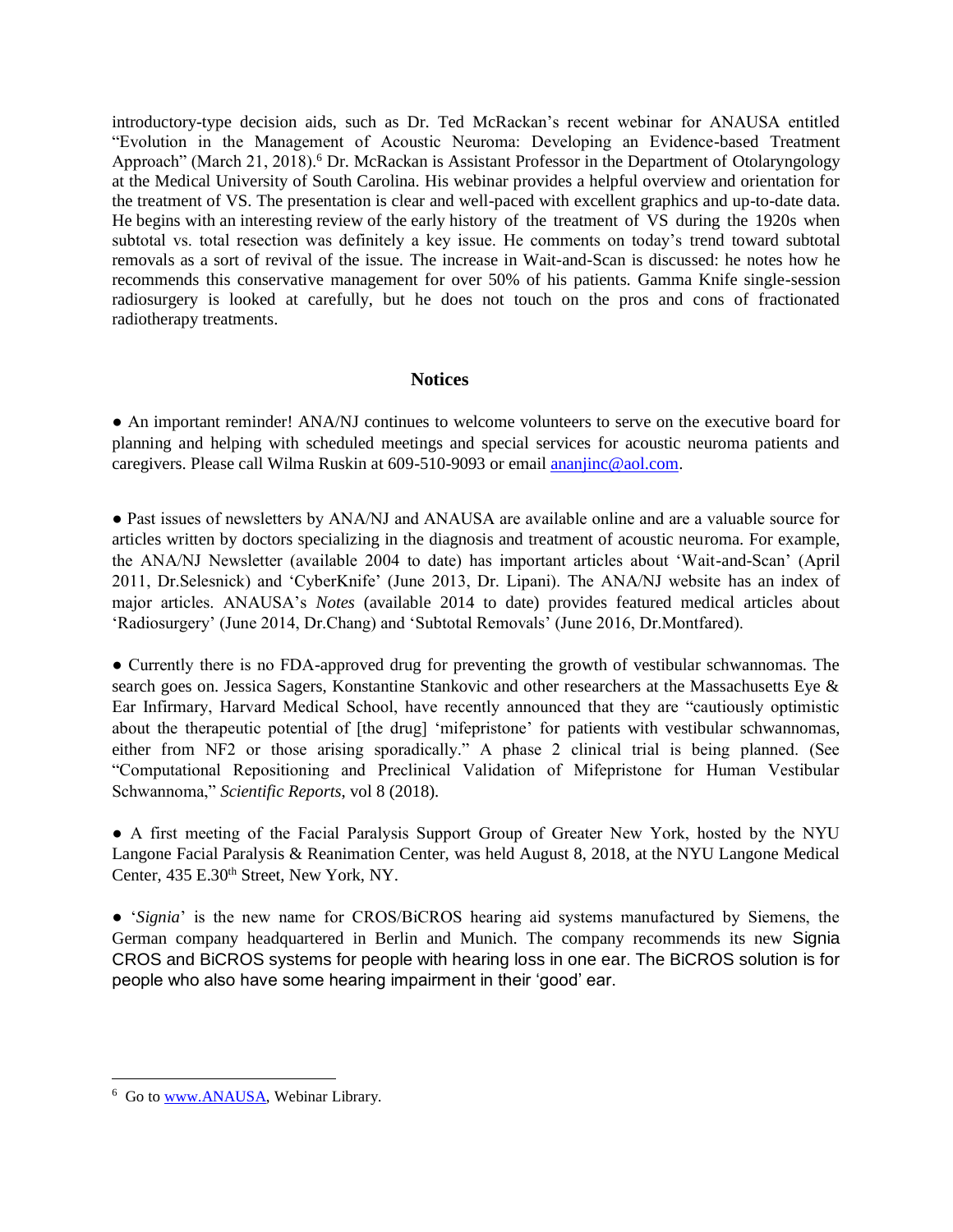

 **Fall Meeting**

# *"Caring and Sharing" Open Meeting for Acoustic Neuroma Patients, Family & Friends*

 **Sunday, October 14, 2018**

 **1:00 – 4:00 pm**

 **Holman Conference Center at the Virtua Voorhees Hospital**

 **100 Bowman Drive**

 **Voorhees, New Jersey 08043**



 **Group Discussion Q&A Refreshments Social Time**

**\_\_\_\_\_\_\_\_\_\_\_\_\_\_\_\_\_\_\_\_\_\_\_\_\_\_\_\_\_\_\_\_\_\_\_\_\_\_\_\_\_\_\_\_\_\_\_\_\_\_\_\_\_\_\_\_\_\_\_\_\_**

**Directions:** 

 **Virtua Voorhees Hospital in Voorhees, NJ, is located to the SE of Camden/Cherry Hill and a bit north of the towns of Berlin and Winslow.**